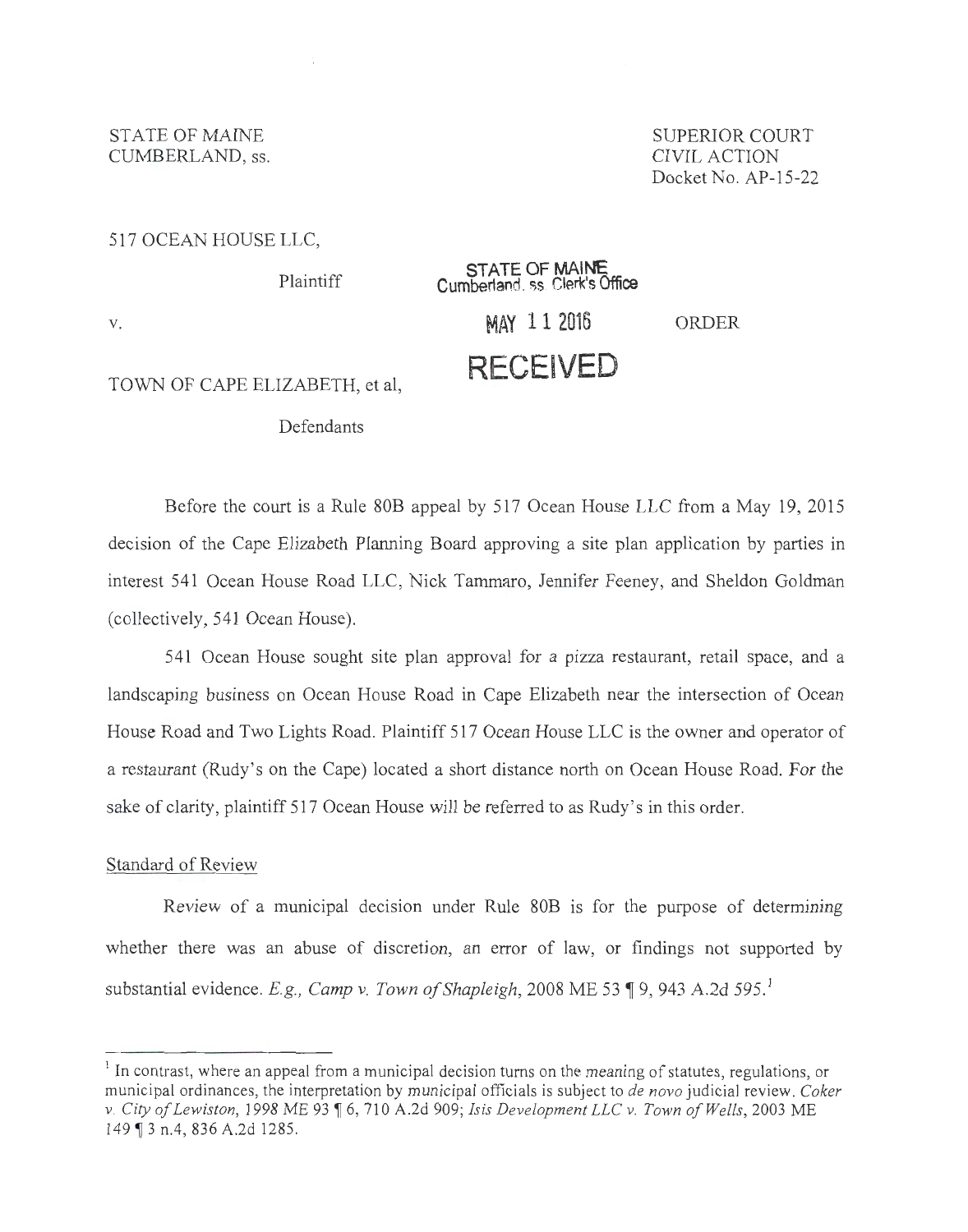Substantial evidence is evidence that a reasonable mind would accept as sufficient to form a conclusion even if the evidence would also support a contrary conclusion. *Sproul v. Town of*  Boothbay Harbor, 2000 ME 30 **18**, 746 A.2d 368.

This case largely turns on the issue of whether the Planning Board made sufficient findings to conclude that site plan approval should be granted. The Law Court has ruled on a number of occasions that municipal planning boards are required to make the necessary findings and that meaningful judicial review is not possible without findings of fact sufficient to apprise the court of the basis of a planning board decision. *E.g.*, *Comeau v. Town of Kittery*, 2007 ME 76 12, 926 A.2d 129; *Chapel Road Associates v. Town of Wells*, 2001 ME 178 1 10, 787 A.2d 137. The Law Court has also stated as recently as 2012, however, that in an appropriate case a court may conclude that, if there is sufficient evidence in the record, a planning board's decision may be deemed to be supported by "implicit findings." Town of Minot v. Starbird, 2012 ME 25 fl1 n. 4, 39 A.3d 897; *York v. Town of Ogunquit*, 2001 ME 53 fl 14, 769 A.2d 172.

In this case the Cape Elizabeth Planning Board made a general finding that subject to certain express conditions, the site plan application submitted by 542 Ocean House substantially complied with the site plan provisions in the Cape Elizabeth Zoning Ordinance. See R. Tab 12 Finding 3. It did not, however, make findings with respect to each of the individual approval standards in the Ordinance.

In some cases the Law Court has remanded for express findings with respect to specific standards set forth in the zoning ordinance. *See Sawyer v. Town ofCape Elizabeth,* 2004 ME 71  $\parallel$  25, 852 A.2d 58. In other cases the Law Court has concluded that a remand is not necessary where a general finding has been made and the subsidiary findings are obvious or easily inferred from the record. *Wells v. Portland Yacht Club*, 2001 ME 20  $\P$  10-11, 771 A.2d 371. In the absence of express findings, whether a case should be remanded for further findings depends on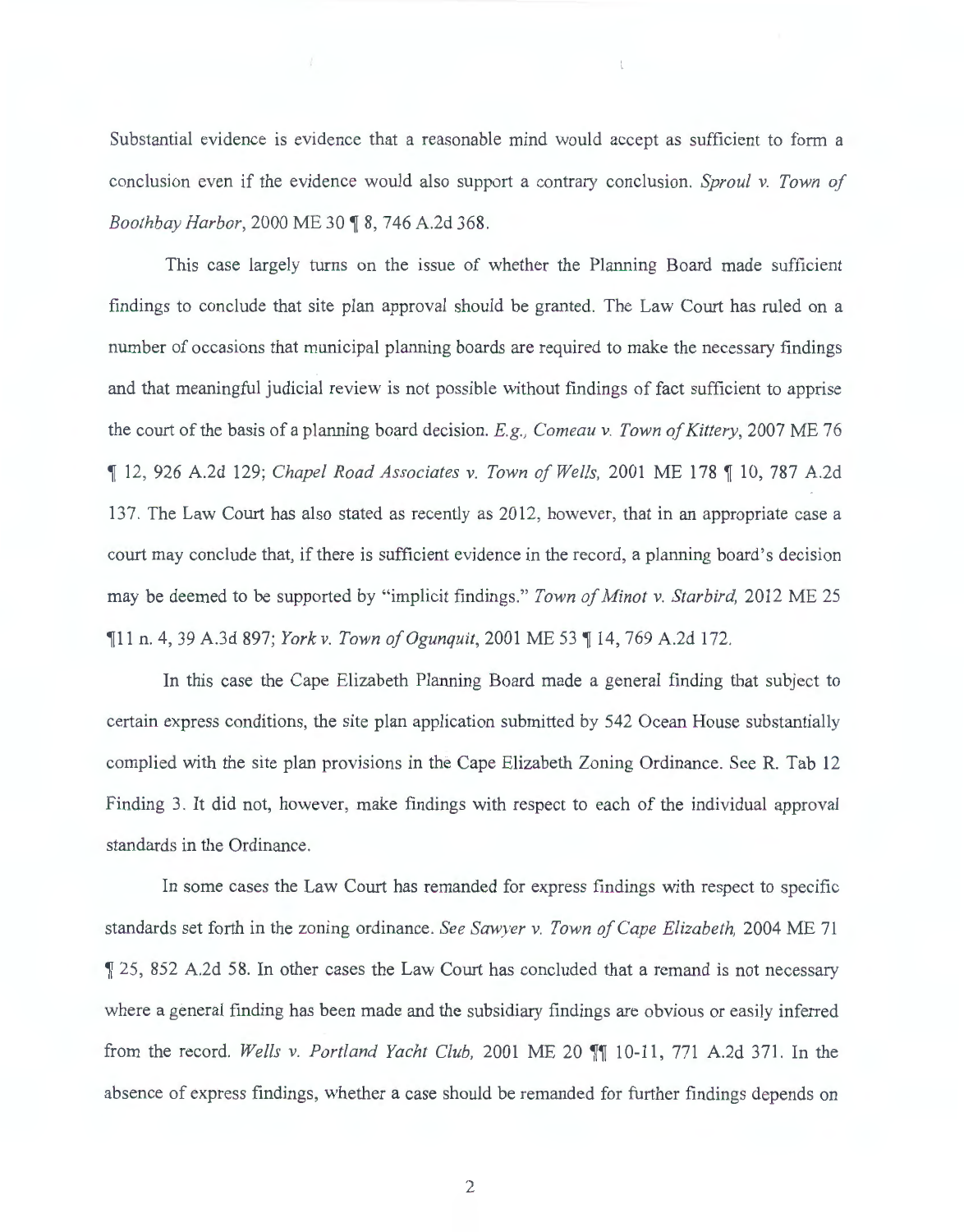whether the determinations made by the Planning Board and the basis for those determinations are sufficiently clear so that there can be meaningful judicial review. *See Chapel Road Associates v. Town of Wells, 2001 ME 178* ¶ 12.

# Discussion

The site at issue in this case contains four buildings and three greenhouses. Tammaro Landscaping currently uses three of the buildings and the greenhouses. At the time of the application the front building (closest to Ocean House Road) contained three retail businesses, and 541 Ocean House proposes to replace one of the retail uses in the front building with a 30 seat restaurant, leaving the other two retail uses essentially unchanged. R. Tab 1 at 1-2. 541 Ocean House also proposes to modify the existing parking by removing approximately 7000 sq. ft. of pavement and creating a patio and landscaped area in front of the restaurant. R. Tab. 1 at 1.

Tammaro Landscaping will continue to use the remaining three buildings on the site but two of the greenhouses will be removed. The 541 Ocean House application does not propose the expansion of any of the existing buildings. R. Tab 1 at 2.

Motivated by what Rudy's perceives as a major difference in the treatment that 541 Ocean House received compared to the treatment that Rudy's received when it applied for site plan approval in 2012-14,<sup>2</sup> Rudy's takes issue with the approval of the 541 Ocean House application in 11 respects.

The challenges made by Rudy's involve certain of the submission requirements for site plan applications in section 19-9-4(C) of the Cape Elizabeth Zoning Ordinance, certain of the standards for the approval of site plan applications in section 19-9-5 of the ordinance, and certain of the design requirements in section 19-6-5 of the ordinance.

<sup>2</sup>*See* Rule 80B Brief of Appellant 517 Ocean House LLC dated November 19, 2015 at 32-35.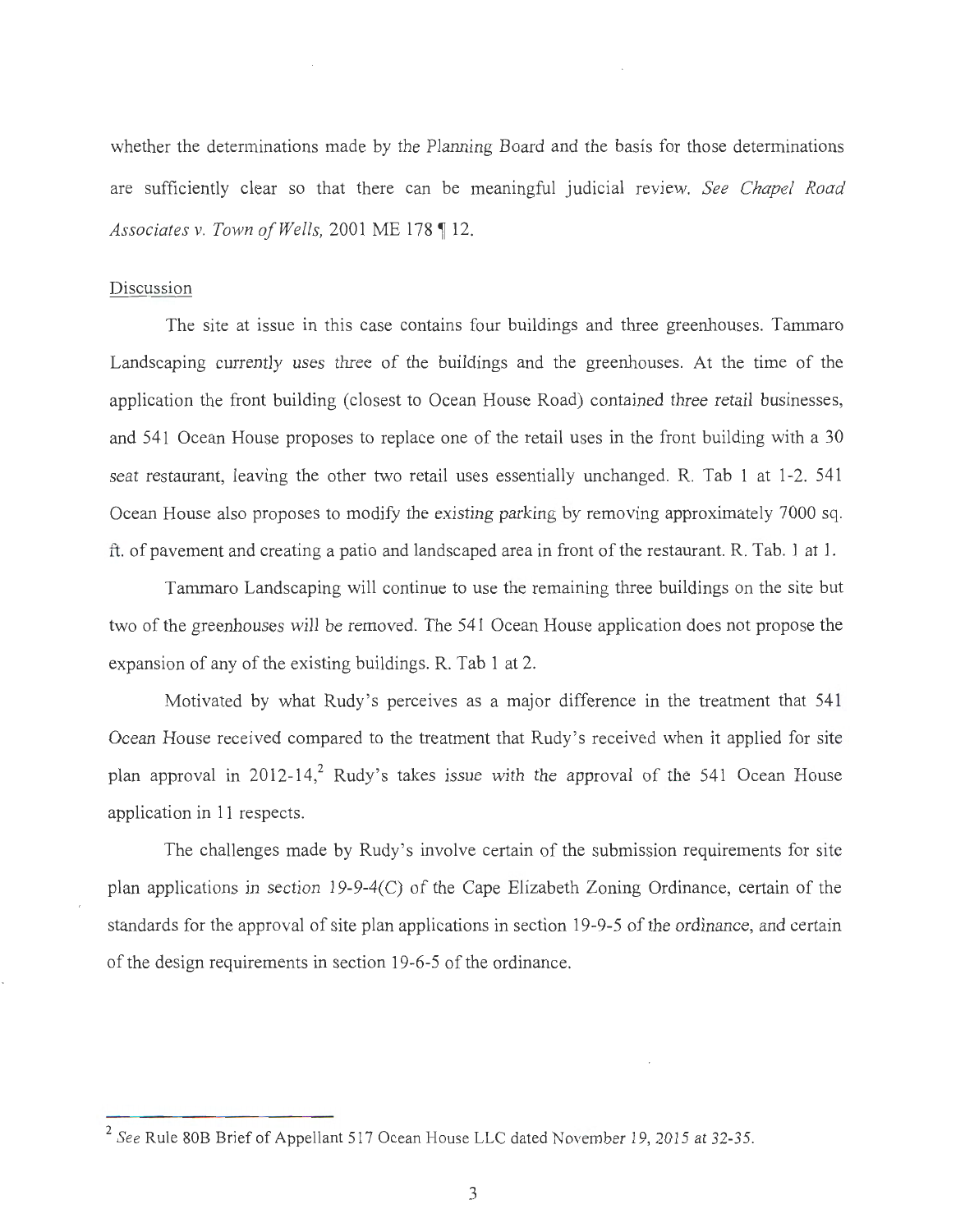#### 1. Right, Title and Interest

Rudy 's argues that 541 Ocean House failed to meet the submission requirement that the applicant must show evidence of right, title, and interest in the site of the proposed project. Ordinance  $\S$  19-9-4(C)(1). However, 541 Ocean House submitted a copy of its deed to the property. R. Tab 1 at 11 -13. Moreover, although a portion of the property (the area in the front building where 541 Ocean House proposed to place a restaurant) was subject to a lease to the retail store "Something's Fishy" at the time the application was filed, the undisputed evidence in the record demonstrates that the lease was to expire in March 2016. R.Tab. 16 at 5.

Rudy 's challenge on this issue is without merit.

#### 2. Financial Capability

Rudy's argues that 541 Ocean House failed to meet the submission requirement of showing financial capability. Ordinance  $\S$  19-9-4(C)(16). The record showed that Nick Tammaro is the sole owner of 541 Ocean House Road LLC, R. Tab. 11 at 2. The record also contains a letter from the Town Manager stating that he had reviewed the finances of Mr. Tammaro and had determined that he had the financial capability to undertake the project. R. Tab 7. Finally, the ordinance expressly contemplates that the Town Manager will make a recommendation to the Planning Board on the issue of financial capability. Ordinance § 19-9  $4(C)(16)$ .

Rudy's challenge on this issue is without merit.

## 3. Water Supply

One of the standards for approval of a site plan application is a finding that there is an adequate supply of drinking water. Ordinance  $\S$  19-9-5(F). Specifically, this standard requires that if the project is served by a public water supply, the applicant submit a letter from the supplier that "the proposed water supply system conforms with its design and construction

4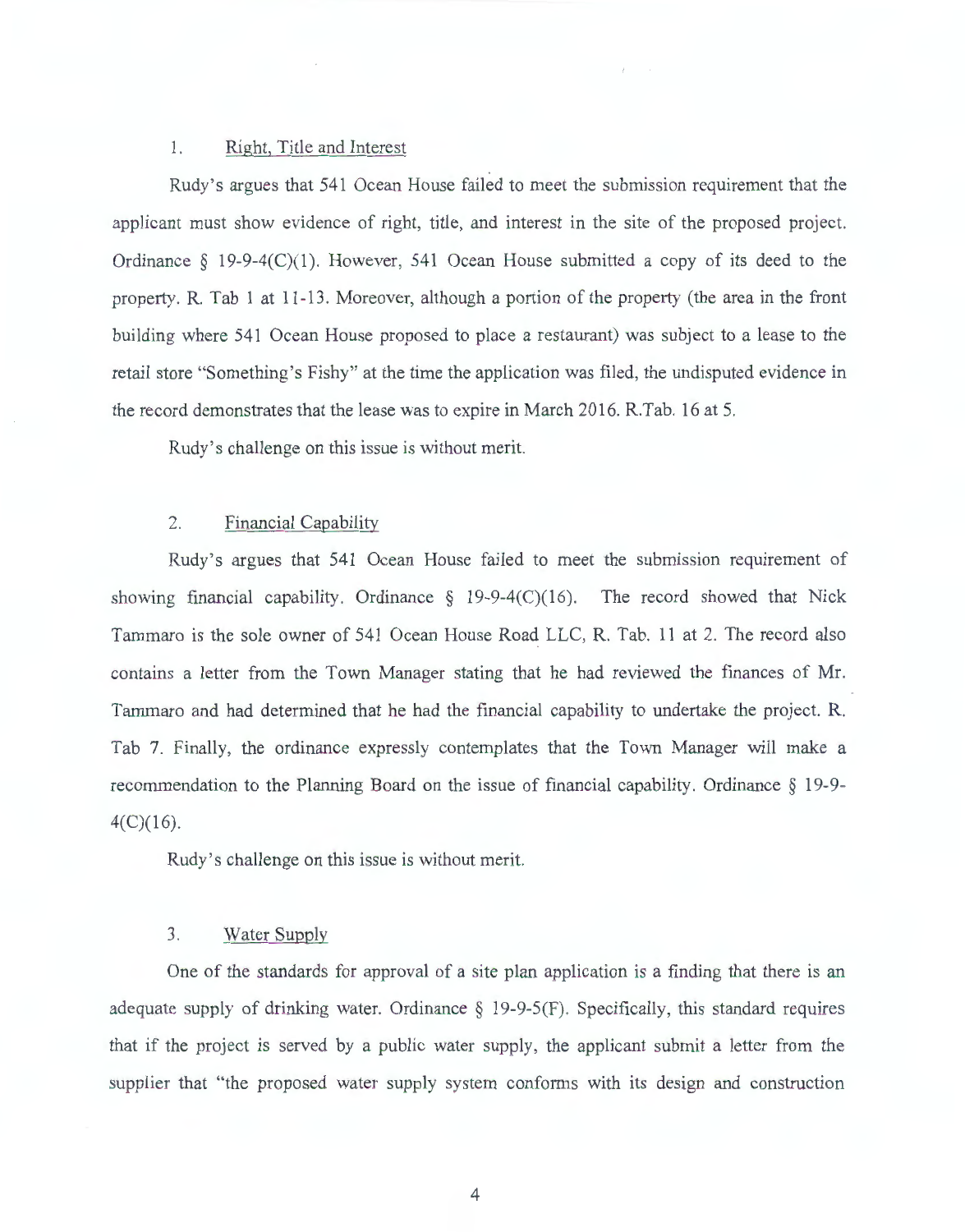standards, will not result in an undue burden on the source or distribution system, and will be installed in a manner adequate to provide needed domestic and fire protection flows."

Rudy's argues that 541 Ocean House failed to meet this standard because the original letter submitted referred to a take out restaurant rather than to the eat-in restaurant actually proposed and did not evaluate the water needs of the other uses proposed in the site plan application. However, the Planning Board did not make a finding that 541 Ocean House had met this standard. Recognizing that the requisite letter was missing, the Board expressly made its approval subject to the condition that "the applicant provide a letter from the Portland Water District confirming that adequate water will be available for all proposed uses on the site and that any necessary upgrade to water lines be installed." R. Tab. 12 at 2 (Condition 3).

Rudy's contends that it appears this letter was to be submitted to the Town Planner and that this constitutes an improper delegation of the Board's authority. Under the Cape Elizabeth Ordinance, the Planning Board has authority to "conditionally approve" a site plan application. Ordinance § 19-9-3. In the case of the water supply standard, the Planning Board did not delegate any discretion or decision-making authority to the Town Planner. The ordinance expressly makes the public water supplier (here the Portland Water District) the sole decisionmaker as to the adequacy of the water supply and distribution system. The Planning Board's conditional approval only requires the Town Planner to perform the ministerial function of confirming that the necessary letter from the Portland Water District has been submitted.

Rudy's challenge on this issue is without merit.

## 4. Lighting

In its application 541 Ocean House requested a waiver of site plan approval standard with respect to lighting, Ordinance  $\S$  19-9-5(M), stating that it believed the existing lighting scheme is adequate and that no new lighting is proposed. R. Tab. 1 at 3. Accordingly, it did not submit the lighting information that would ordinarily have been a submission requirement. *See* Ordinance §  $19-9-4(C)(14)$ .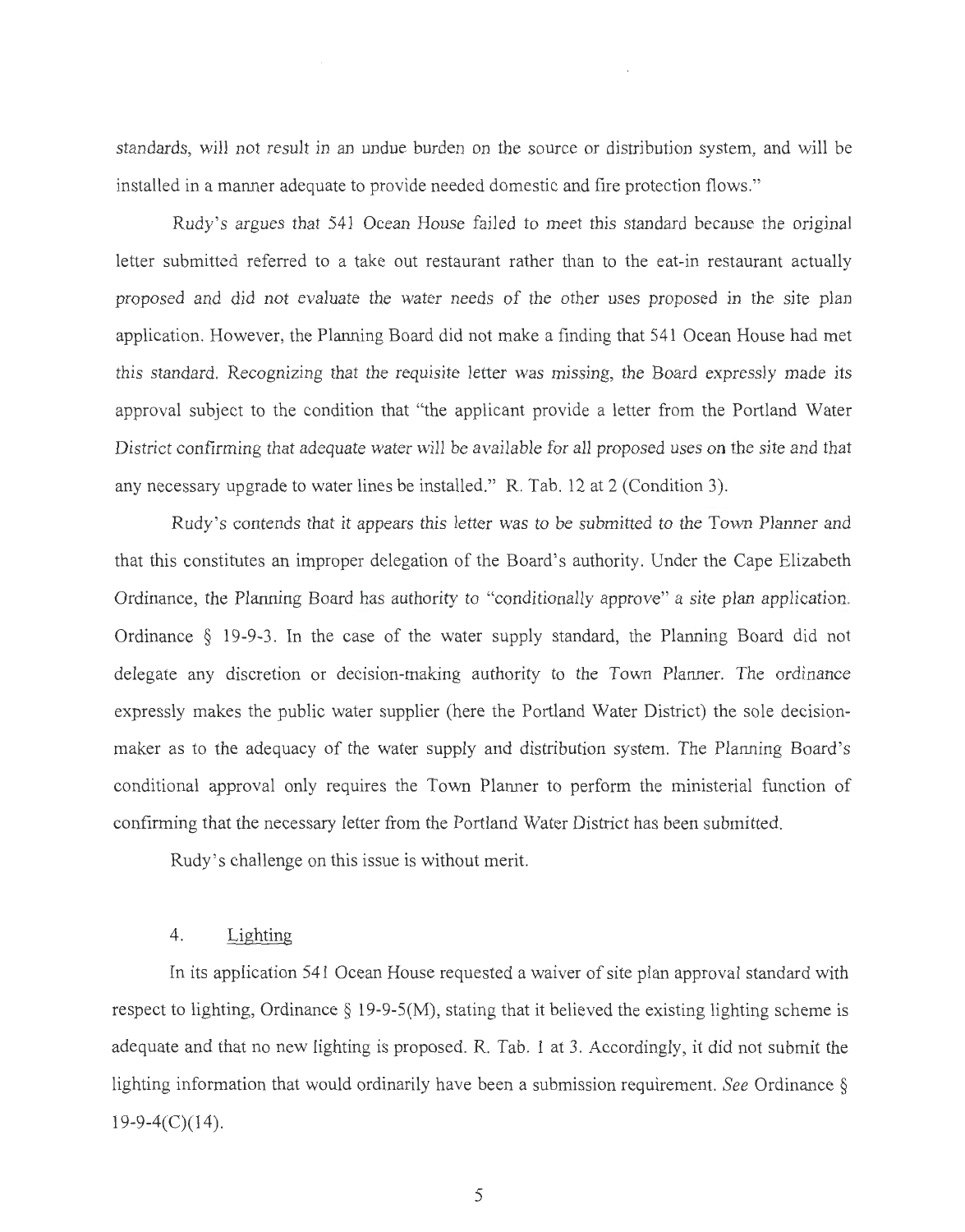The Cape Elizabeth Ordinance gives the Planning Board discretion to waive a site plan submission requirement if it finds that "due to special circumstances of a particular plan, [such submission] is not required in the interest of public health, safety, and general welfare or is inappropriate because of the nature of the proposed development." Ordinance  $\S$  19-9-4(C)(17). Rudy 's points out that the Planning Board never made such a finding with respect to the submission of lighting information.

Counsel for the Town points out that there was a colloquy about lighting at the Planning Board hearing, and the Planning Board minutes state, "As for the lighting, no new lighting is being proposed so no photometric study will be required". R.Tab. 11 at 3. Rudy's was represented at the hearing, and given the statement in the minutes the court concludes that the Planning Board made the requisite finding that a more detailed lighting submission was not necessary.

Just because the existing lighting will not be changed, however, does not necessarily mean that the existing lighting is in compliance with  $\S$  19-9-5(M) (requiring, inter alia, exterior lighting adequate for safety without excessive illumination, shielding of light fixtures, and not more than 0.5 footcandles of illumination at the lot line or upon abutting properties). The record as submitted by 541 Ocean House is sufficient to demonstrate that the Board found that there would be no illumination on adjacent properties. *See* R. Tab 16 at 13.<sup>3</sup> However, there is no finding on whether the other requirements of  $\S$  19-9-5(M) are met.<sup>4</sup>

 $3$  On various issues, the transcript submitted by Rudy's summarizes the discussion rather than purporting to be complete. Specifically on the issue of lighting, the summary states, "Discussion re height of lighting; is one story building; maybe 10 feet; there's nothing shining on the neighbors; satisfied; agree with Maureen [Town Planner Maureen O'Meara]." R. Tab 16 at 13 (emphasis added).

<sup>&</sup>lt;sup>4</sup> Noting that the transcript of the Planning Board meeting submitted by Rudy's in R. Tab 16 omits the full lighting colloquy, counsel for the Town provides a link to a website where that colloquy supposedly can be found. Town of Cape Elizabeth's Rule 80B Brief, dated January 9, 2016 at 14 n.3. Either because of the court's lack of internet expertise or because the link did not work as advertised, the court was unable to access the website. To the extent that the Town is requesting to supplement the record, supplementation of the record must be made in writing rather than by referring the court to a website .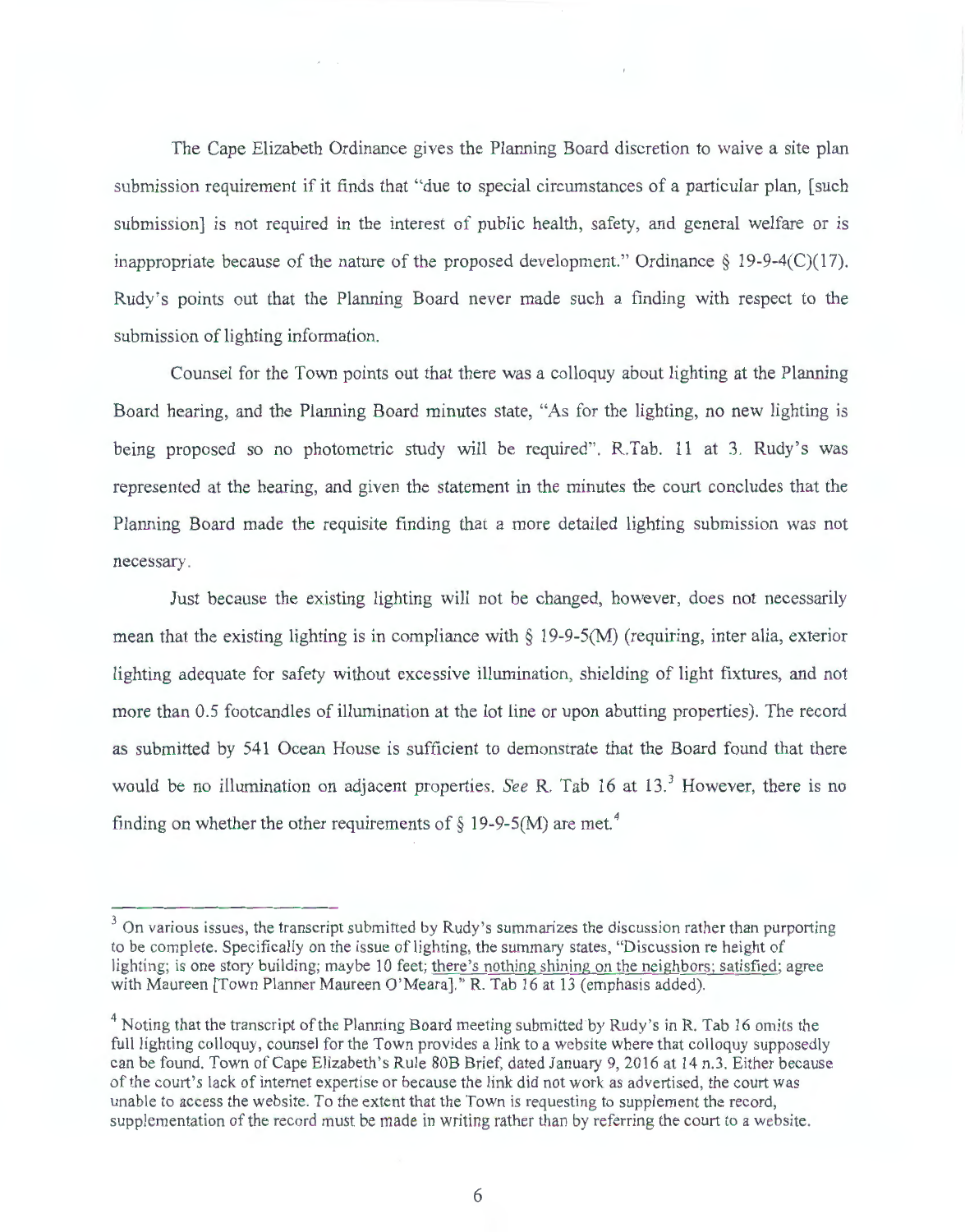On this issue, therefore, the case will be remanded to the Planning Board for a finding on whether the lighting is adequate for safety without excessive illumination and whether the light fixtures are shielded.

#### 5. Screening

One of the design requirements in the zoning ordinance provides that a landscaped area shall be provided in the front year set back between the road and the parking lot and "shall include plantings of a size sufficient to obscure the view of parked cars and parking lots from the sidewalk and transitioning to a lesser height." Ordinance  $\S$  19-6-5(E)(g)(2). Rudy's argues that there is no finding or showing that this standard has been met.

541 Ocean House submitted a landscape plan that shows the addition of street trees between the road and the parking area. R. Tab. 16 (Landscape Plan), showing 1.5" caliper red maples. In addition, the Planning Board expressly conditioned approval on the requirement that the proposed maple trees be a minimum of 2" to 2.5" in caliper at the time of planting. R. Tab. 12 at 2 (Condition 5). Ifthis were the only issue, the court might be inclined to conclude that the Planning Board made an implicit finding that the planting of 2" to 2.5" caliper trees would meet the requirement of Ordinance § 19-6-5(E)(g)(2). However, since a remand is already being ordered, the Board upon remand shall make a finding, based on the existing record or on any other information that is necessary to make that determination, whether the plantings between the road and the parking area will obscure the view of parked cars and parking areas.

### 6. Buffering

The site plan approval standards and performance standards in the Cape Elizabeth ordinance require buffering between non-residential uses and residential uses. Thus, Ordinance § 19-8-1 (2) provides that side and rear yards of nonresidential uses abutting residential districts shall be maintained in natural vegetative state as much as possible, and imposes specific requirements where natural buffering "is not sufficient to maintain an effective visual screen".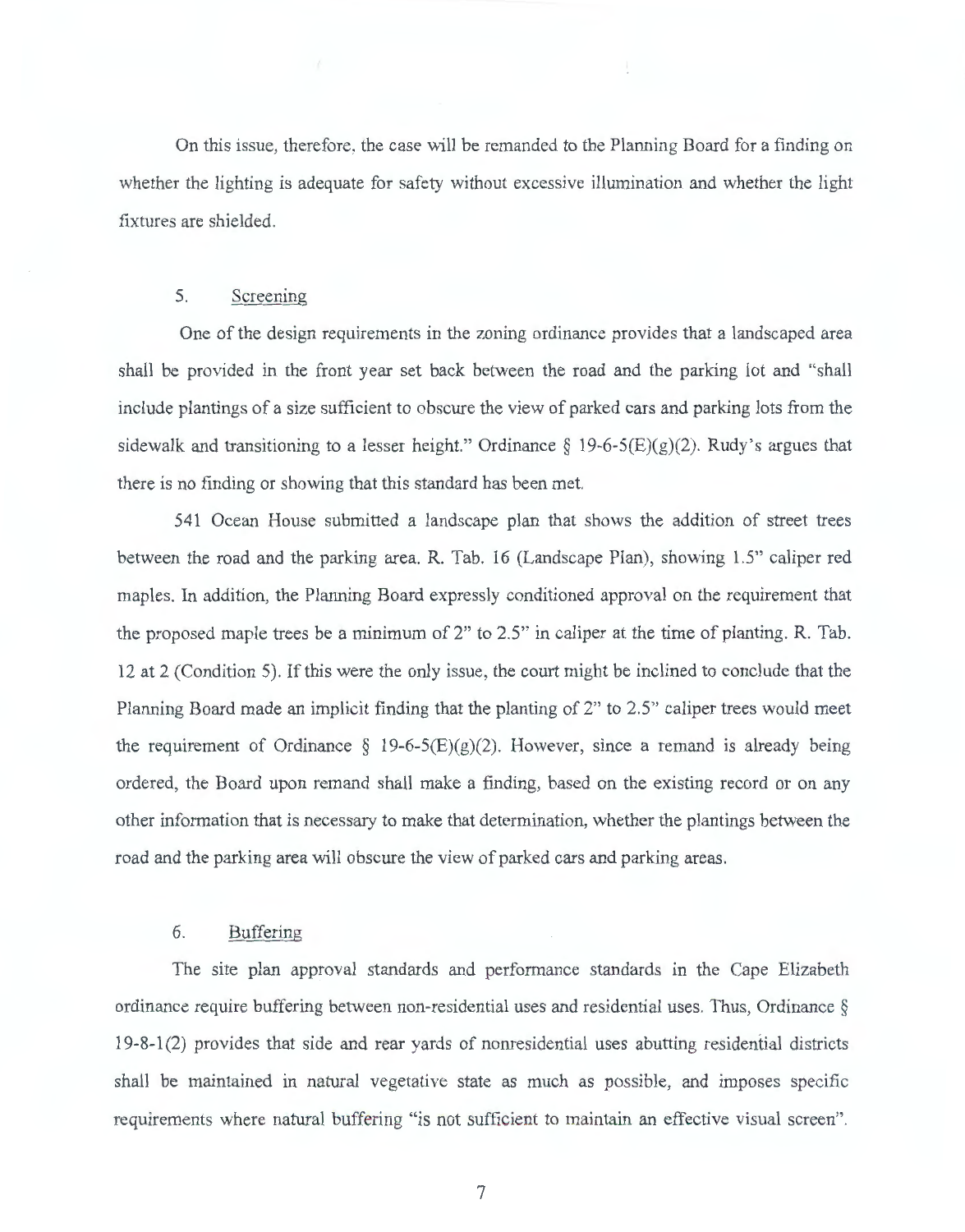The third paragraph of Ordinance *§*19-9-5(N) provides that required parking spaces shall be effectively screened from view by a visual barrier no less than 6 feet high of shrubs, trees, fences, or a combination thereof along exterior lot lines adjoining residential properties. Ordinance § 19-9-5(N) expressly states that the latter requirement can be waived "when it is determined that such buffering is not necessary or desirable."

 $f^-$ 

In this case the record reflects that there are residential uses to the west (Chapman) and north (Golden Ridge Subdivision) of the 541 Ocean House site. Rudy's argues that the landscaping plan submitted by 541 Ocean House does not show the required visual screen and that the Planning Board did not make a finding under *§*19-9-5(N) that buffering was not necessary or desirable.

The landscape plan submitted by 541 Ocean House showed a number of trees and some 6 ft. stockade fencing in places along the Chapman boundary. R. Tab 18 (Landscape Plan). On this issue the record also reflects discussion by the Planning Board that the Board had previously required the Golden Ridge subdivision to include buffering along the lot line adjoining the 541 Ocean House property and that it was excessive to require 541 Ocean House to "buffer the [existing] buffer." R. Tab 16 at 14. There were evergreens along the Chapman boundary shown on the Landscape Plan as "existing white pine trees (planted per previously approved site plan)". R. Tab 18 (Landscape Plan). One member of the Board noted the evergreens along the Chapman boundary and the board chair noted that, based on the site walk, the whole back area is densely wooded. R. Tab 16 at 14-15. Notably, one of the Board members, declaring herself satisfied with the buffering between the 541 Ocean House and Chapman properties, asked whether any other Board members wanted more buffering. R. Tab 16 at 14. No one responded.

The court concludes that the record reflects that the Board has made the necessary implicit findings that existing natural buffering and/or the buffering already in place is sufficient and that further buffering would not be necessary or desirable.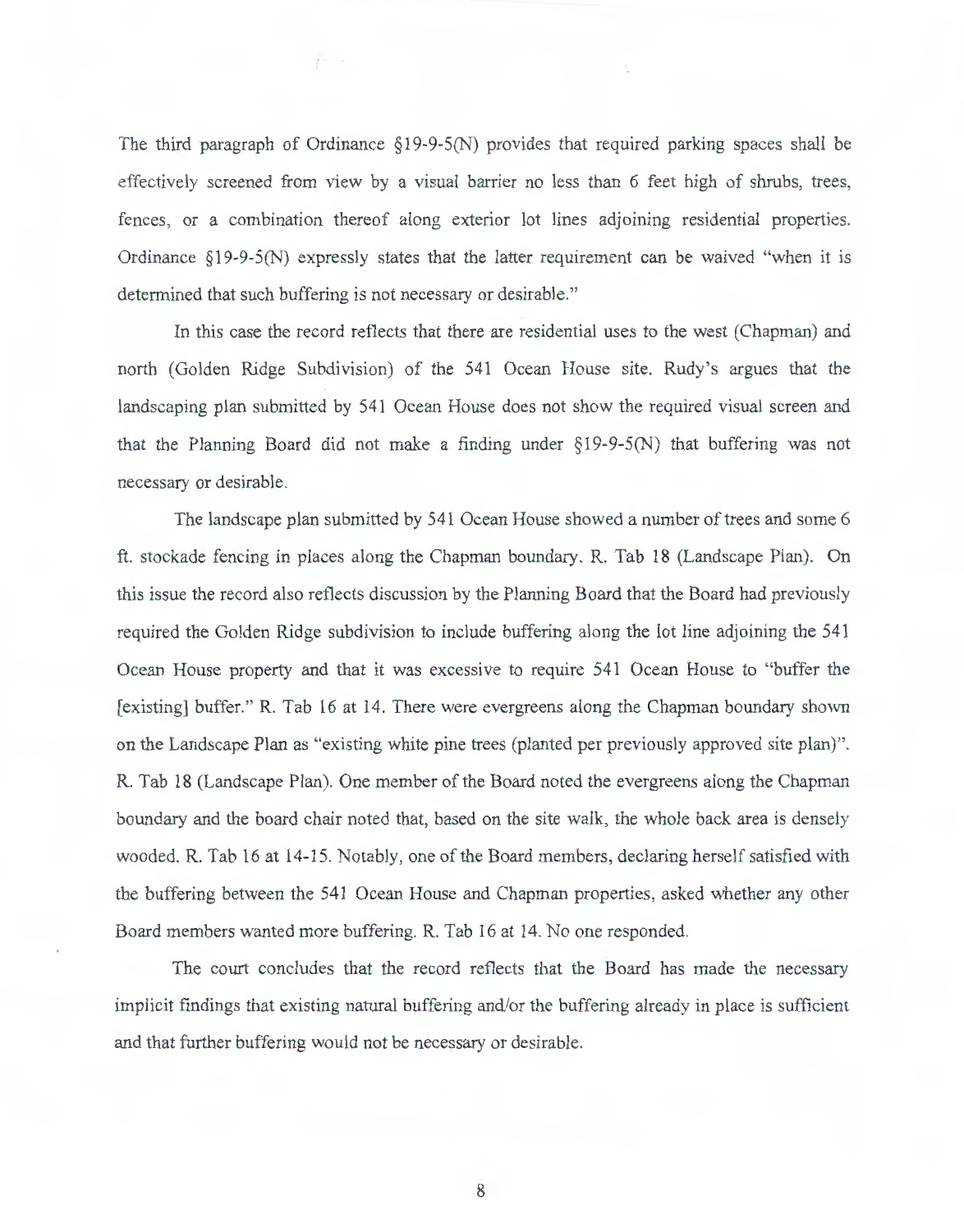#### 7. Sidewalk Paving

Relying on a sketch in the Cape Elizabeth Design Requirements, R. Tab 15 at 112, Ordinance § 19-6-5(E)(g), sketch at page 112, Rudy's argues that 541 Ocean House's site plan application is deficient because it proposed a stone dust sidewalk rather than an asphalt or concrete sidewalk. The problem with this argument is that the sketch is expressly listed as an example. There is no requirement that sidewalks be asphalt or concrete. In addition, on the sketch itself the entry walkway is listed as asphalt or concrete but the sidewalk is shown with a series of dots along the surface, indicating that other surfaces can be used. 541 Ocean House's Landscape Plan (part of R. Tab 18) also shows a series of dots on the surface.

Rudy's challenge on this issue is without merit.

#### 8. Stormwater

In its site plan application 541 Ocean House requested a waiver of the obligation to submit a pre and post development stormwater study. R. Tab 1 at 4. Accompanying that request was an analysis noting that the result of the proposed development was a decrease in impervious surface area caused by the reduction in the area that was previously paved and corresponding reduction in stormwater runoff. R. Tab 1 at 40.

Rudy's complains that the Planning Board never expressly granted the waiver that was requested. However, the file contains a letter from the Town Engineer agreeing that because there would be a reduction in the impervious surface and because relatively minor alterations were proposed for the stormwater system, the Town Engineer supported a waiver and encouraged the Board to grant it. R. Tab  $5 \text{ } \frac{1}{3}$ . Given the Town Engineer's letter, the court concludes that on this issue the record reflects an implicit finding by the Planning Board pursuant to Ordinance  $\S 19-9-4(C)(17)$  that a stormwater study was not necessary.

The Town Engineer's letter also endorsed 541 Ocean House's proposal to replace an existing drainage ditch with a catch basin system but recommended that the catch basins have the 24 inch grates that are standard in Cape Elizabeth and also recommended that in one location an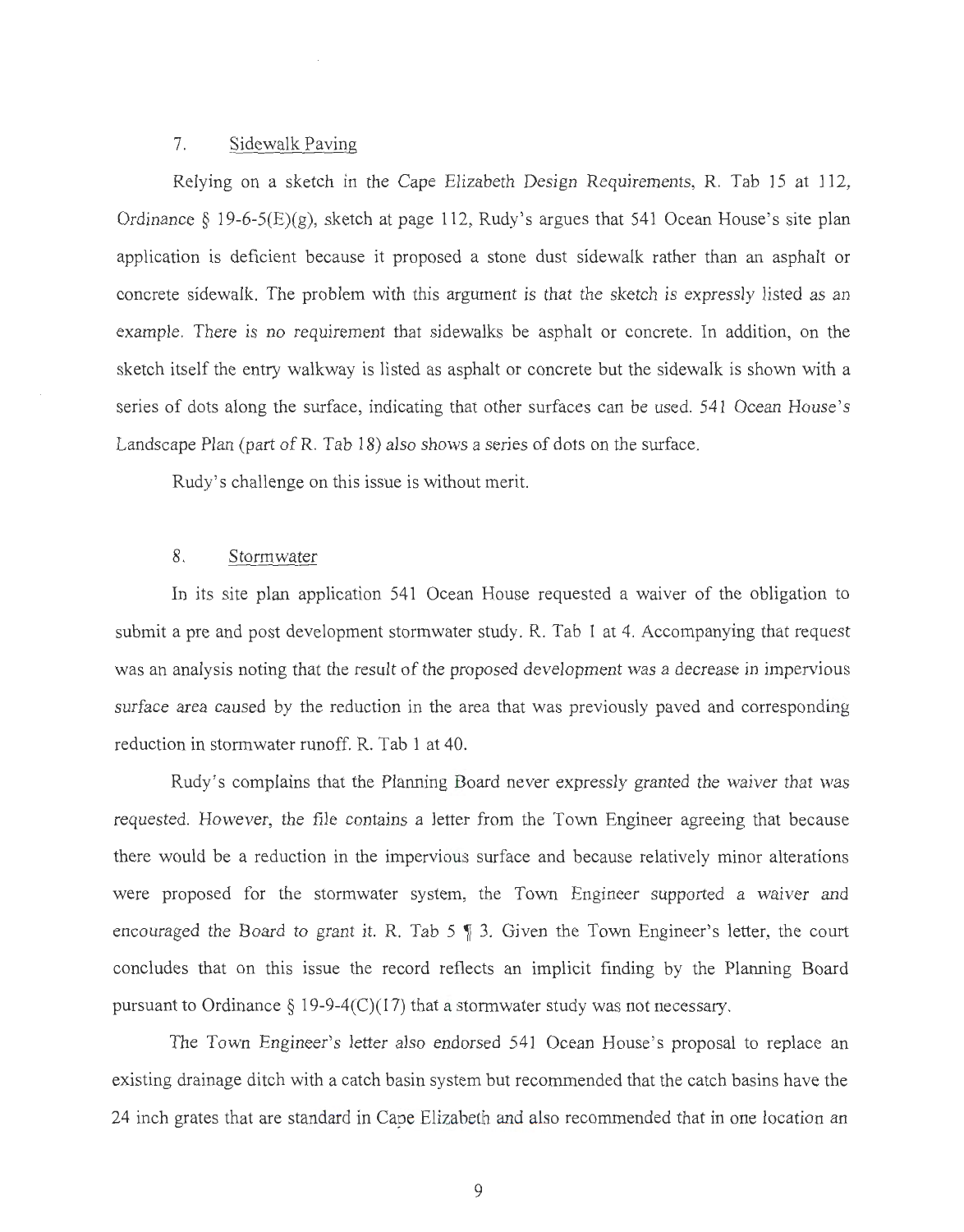area drain be used to connect to the Route 77 drainage to avoid impacting the stone dust sidewalk. R. Tab  $5 \nparallel 4$ . The Planning Board conditioned its approval on revision of the site plan as described in paragraph 4 of the Town Engineer's letter. R. Tab 11 Condition 1.

Rudy's argues that this constituted an improper delegation by the Planning Board to the Town Engineer. Once again, however, the Planning Board was not delegating its decisionmaking authority to the Town Engineer. It exercised its decision-making authority to approve the application with the condition that the plan be revised as stated in the Town Engineer's letter.

This does not fully resolve the stormwater issue, however, because there is no finding in the record that the existing stormwater system on the site, with the modifications proposed by 541 Ocean House in its application and the revision of the plan as described in paragraph 4 of the Town Engineer's letter, will meet the approval standard set forth in Ordinance § 19-9-5(D). Accordingly, on remand, the Planning Board shall consider this issue and make any necessary findings.

# 9. Siding

Rudy's argues that 541 Ocean House's site plan fails to meet the design requirement that exterior materials shall be compatible with nearby buildings, primarily because the standard provides that metal siding "shall be discouraged." Ordinance§ 19-6-5(E)(f). 541 Ocean House is not proposing the change the existing siding, which matches the material and color of the siding of Tammara's Greenhouse. R. Tab. 1 at 4, 15, 20-22. Although metal siding is "discouraged," it is not forbidden. In fact, one Board member noted that she had argued against metal siding during the site plan review for Rudy's on the Cape, but the rest of the Board had disagreed and found metal siding to be compatible. She added, "At least yours is going to be painted." R. Tab 16 at 15.

Rudy's challenge on this issue is without merit.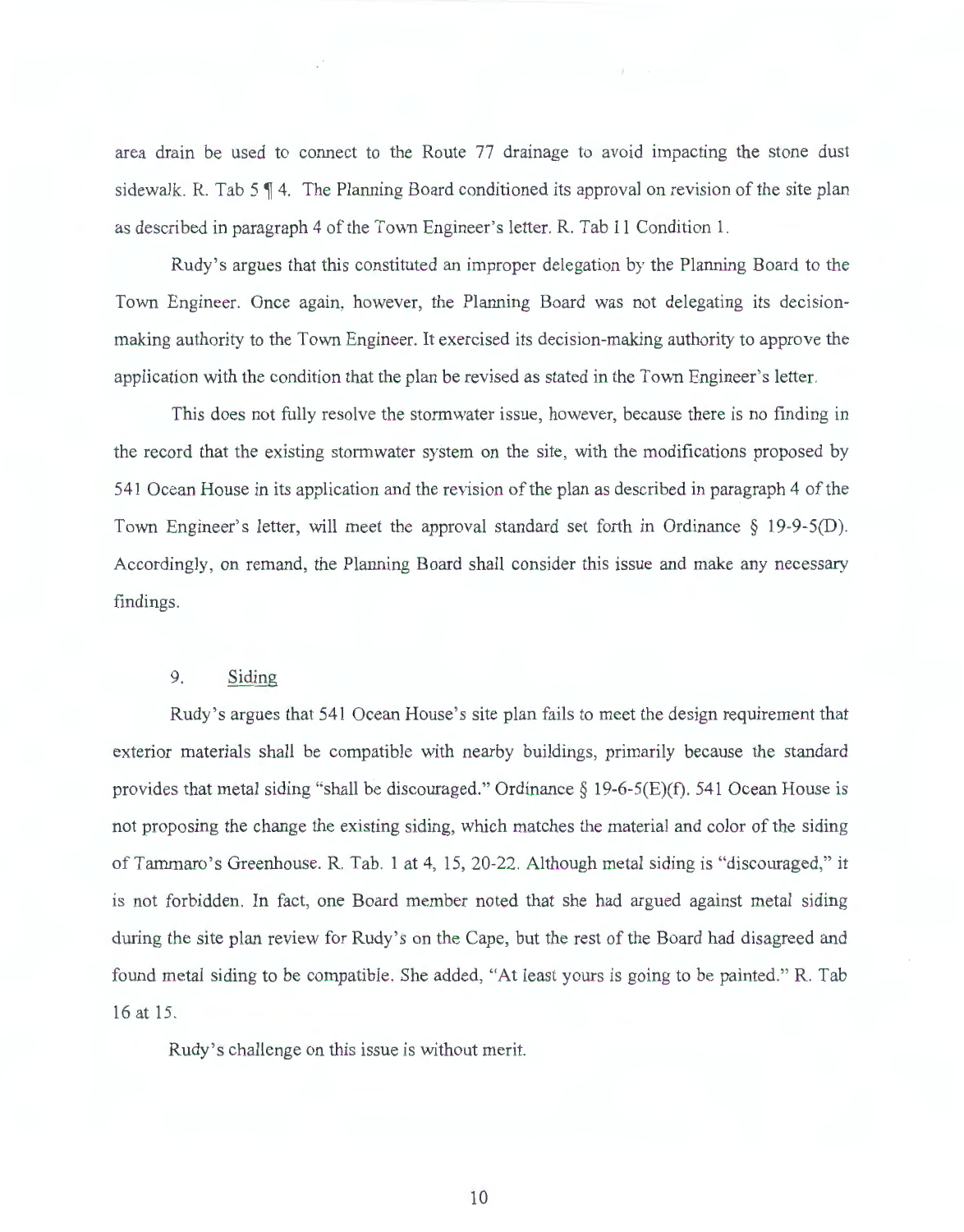### 10. Procedural Due Process

Rudy's argues that the Planning Board violated its own procedures and due process by holding a hearing on whether the 541 Ocean House application was complete and then, having made that finding, by proceeding immediately to a hearing on the merits of the application. The pertinent provision of the Cape Elizabeth Ordinance is  $\S$  19-9-4(B)(2), which provides that upon certification by the Planning Board that an application is complete,

> the Planning Board, in its discretion, may hold a public hearing. If the Planning Board determines to hold a public hearing, it shall hold the hearing within thirty-five (35) days of the date that the application is deemed complete and shall provide public notice in accordance with [the applicable provisions of the Ordinance].

In this case the Planning Board specifically gave public notice that on May 19, 2015 it

would hold a completeness review on 541 Ocean House's application and, if the application was

found to be complete, would then hold a public hearing on the same date.

The Town of Cape Elizabeth Planning Board will begin to review and, if the application is deemed complete, hold a public hearing on TUESDAY, May 19, 2015 ... to hear public comment on the following item:

Nick Tammaro and Jennifer Feeney are requesting Site Plan Review of a mixed use site including a 30-seat restaurant, retail space, and landscaping business located at 541 Ocean House Rd, (U 18-8) Site Plan Completeness and Public Hearing.

R. Tab 3 (Public Hearing Notice) (emphasis added). *See also* R. Tab 4 (legal advertisement of "Site Plan Completeness and Public Hearing"); R. Tab 8 (Planning Board agenda listing "Site Plan Completeness and Public Hearing").

Nothing  $\S$  19-9-4(B)(2) precludes the Planning Board from holding a public hearing – if it exercises its discretion to do so - on the same date that it finds a site plan application to be complete so long as it gives the required notice of the public hearing, which it did in this case. Counsel for Rudy's was aware of the public hearing, submitted a comment letter that was discussed by the Planning Board, attended the public hearing, and participated during the public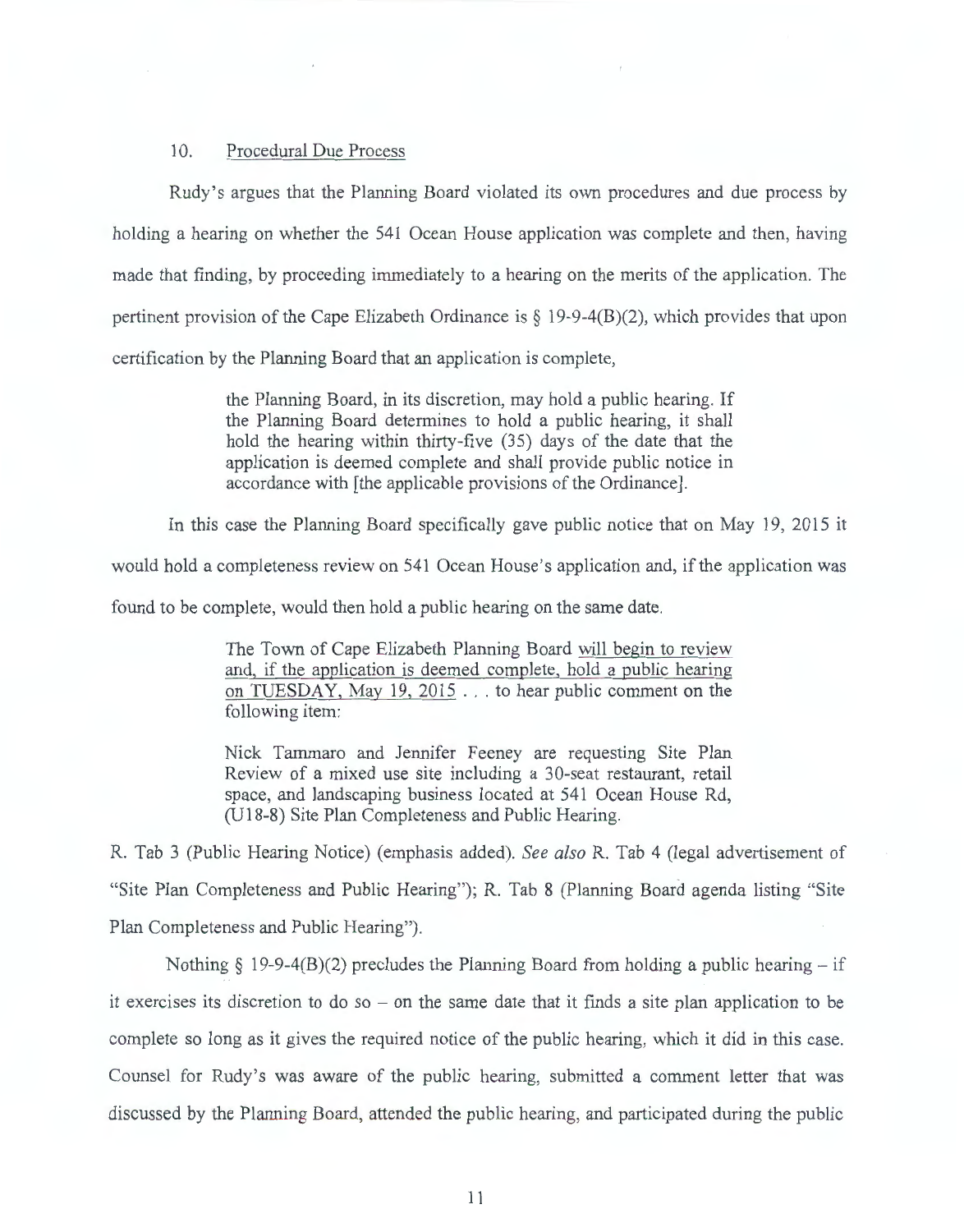comment period. Rudy's had adequate notice that if the 541 Ocean House application was deemed complete, the public hearing would be held immediately thereafter. The Planning Board did not violate the procedural requirements of Ordinance  $\S$  19-9-4(B)(2) in this case.

Moreover, although Rudy 's now contends that new information was provided at the May 19 hearing that it did not have time to review, the record does not reflect that Rudy 's or its counsel ever objected to the Board's determination that the 541 Ocean House application was complete or to the Board's decision to proceed directly to public hearing upon finding the application to be complete.<sup>5</sup> The Law Court has consistently ruled that objections that have not been raised before a municipal board or administrative agency are not preserved for appeal. *E.g. , Tarason v. Town of South Berwick,* 2005 ME 30 ~ 8, 868 A.2d 230; *New England Whitewater Center Inc. v. Department of Inland Fisheries and Wildlife,* 550 A.2d 56, 58 (Me. 1988). This is true even with respect to constitutional claims. *New England Whitewater Center,* 550 A.2d at 58. Since Rudy's did not raise its procedural objections below, it has not preserved that issue for appeal.<sup>6</sup>

Finally, even if Rudy's procedural due process claim had been preserved, the short answer is that Rudy's has not demonstrated that it had any liberty or property interest at stake. Under the circumstances, Rudy's received all that due process requires - notice and an opportunity to be heard as provided by the ordinance.

# 11. Equal Protection

At the heart of Rudy's objections in this case is its contention that it was subjected to very stringent site plan review in 2012 -14 and that the Planning Board violated equal protection by not subjecting the 541 Ocean House application to equally stringent review. Rudy 's raised the

<sup>&</sup>lt;sup>5</sup> If anything, the transcript suggests that counsel for Rudy's declined to comment on the completeness issue and saved her comments for the merits of the application. *See* R. Tab 16 at 5-6.

 $6$  Rudy's complaint includes a separate cause of action for a declaratory judgment on its constitutional claims but Rudy 's failed to file a motion to specify the future course of proceedings pursuant to Rule 80B(i). Whether or not that failure would be fatal to Rudy 's claim for declaratory relief need not be reached in view of Rudy's failure to preserve its due process objection below.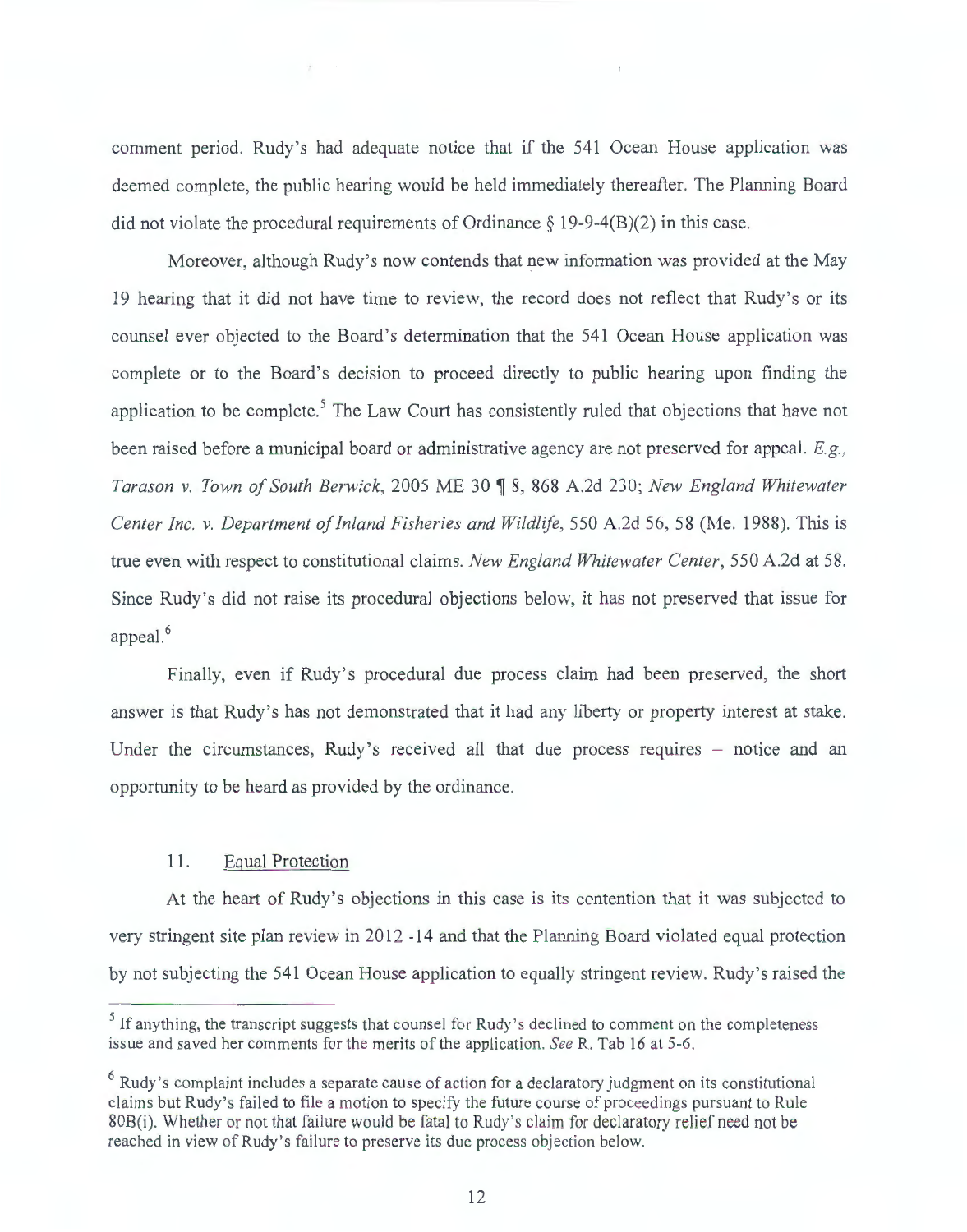issue of equal treatment before the Board and on appeal sought to assert an equal protection claim by contending that the record on its site plan application should also be made part of the record in this case. The court declined that request for the reasons stated in its order dated October 22, 2015.

Rudy's continues to pursue that argument in its Rule 80B brief. A party asserting a violation of equal protection must allege that, compared with others similarly situated, it was treated differently "based on impermissible considerations such as race, religion, intent to inhibit or punish the exercise of constitutional rights, or malicious or bad faith intent to injure." *Marshall v. Town of Dexter,* 2015 ME 135 ¶ 30, 125 A.3d 1141, quoting *Tapalian v. Tusino*, 377 F.3d 1, 5 (1<sup>st</sup> Cir. 2004). Rudy's does not contend that it was subjected to differential treatment because if any impermissible consideration such as race or religion or the exercise of constitutional rights. Rudy's does, however, contend that was subjected to overly stringent review because the Planning Board, for unspecified reasons, acted vindictively and maliciously in its case. *See* Rule 80B Brief of Appellant 517 Ocean House LLC dated November 19, 2015 at 34, asserting that the record on Rudy's site plan application would demonstrate that Planning Board members engaged in opposition research outside the record in order to obstruct its application, that Board members "used ad hominem hostile language against both [Rudy's] and its counsel," that the Board chair "made a site visit, without notice, and nearly ran down [Rudy's] owner with her car in making a fast departure," that the Board imposed various submission requirements that went beyond the scope of its review standards, and that Rudy's application was subjected to an extended process in a hostile environment.

It is possible that Rudy's application presented more issues than the application in this case, which proposed only to replace an existing retail use with a restaurant, retain two other retail uses and a landscaping business, and modify parking facilities and landscaping, without expanding any of the existing buildings. It is also possible that the Rudy's project raised many of the same issues as the application in this case and that, motivated by ill will or some other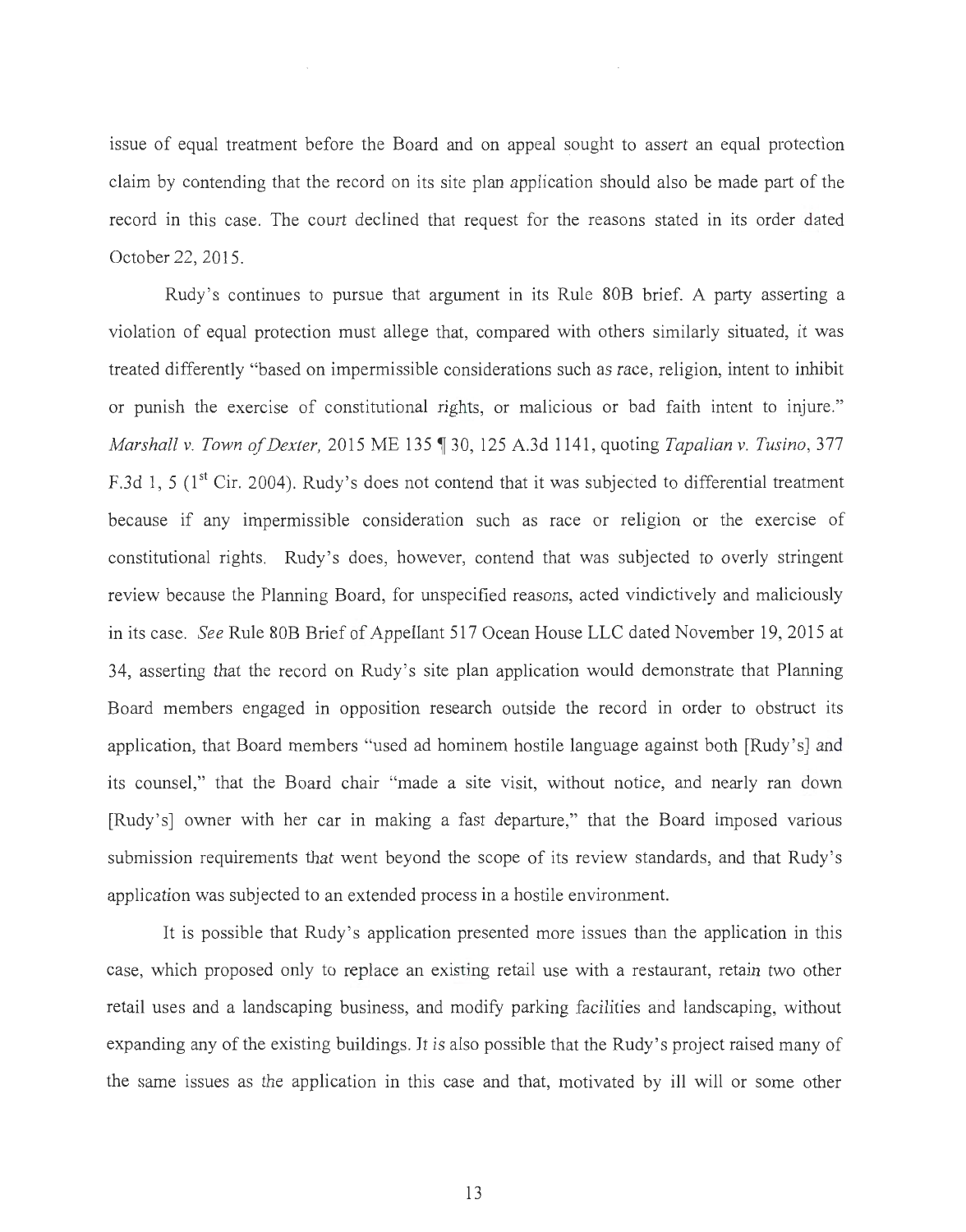reason, the Planning Board essentially put Rudy 's through the wringer but raised none of the same obstacles with respect to the 541 Ocean House application.

 $\mathbf{U}$ 

Assuming that Rudy's is correct and the latter scenario is applicable, Rudy's nevertheless cannot assert an equal protection claim in this action. This is true because the relief available to a party who is being denied equal protection is an end to the illegal treatment directed at the party subjected to the discrimination. Assuming its allegations are correct, Rudy 's should perhaps have brought suit to prevent the Board from maliciously subjecting its application to unwarranted and hostile treatment. However, Rudy 's is not entitled to require the Cape Elizabeth Planning Board to subject all other similarly situated parties to the same allegedly unjustified and illegal treatment that Rudy's claims it was subjected to.

In sum, Rudy 's is entitled to require the Planning Board to follow the rules in evaluating a potential competitor's site plan. It is not entitled to require the Planning Board to impose a level of scrutiny that goes beyond the rules.

The entry shall be:

1. For the reasons stated above, the case is remanded to the Cape Elizabeth Planning Board for further findings as to (1) whether the lighting is adequate for safety without excessive illumination and whether the light fixtures are shielded; (2) whether the plantings between the road and the parking area will obscure the view of parked cars and parking areas and (3) whether the existing stormwater management system, with the modifications proposed by 541 Ocean House Road LLC and revision of the plan in conformity with paragraph 4 of the Town Engineer's letter, meets the approval standard in Ordinance  $\S$  19-9-5(D).

2. In all other respects the May 19, 2015 decision of the Cape Elizabeth Planning Board is affirmed.

3. The clerk is directed to incorporate this order in the docket by reference pursuant to Rule 79(a).